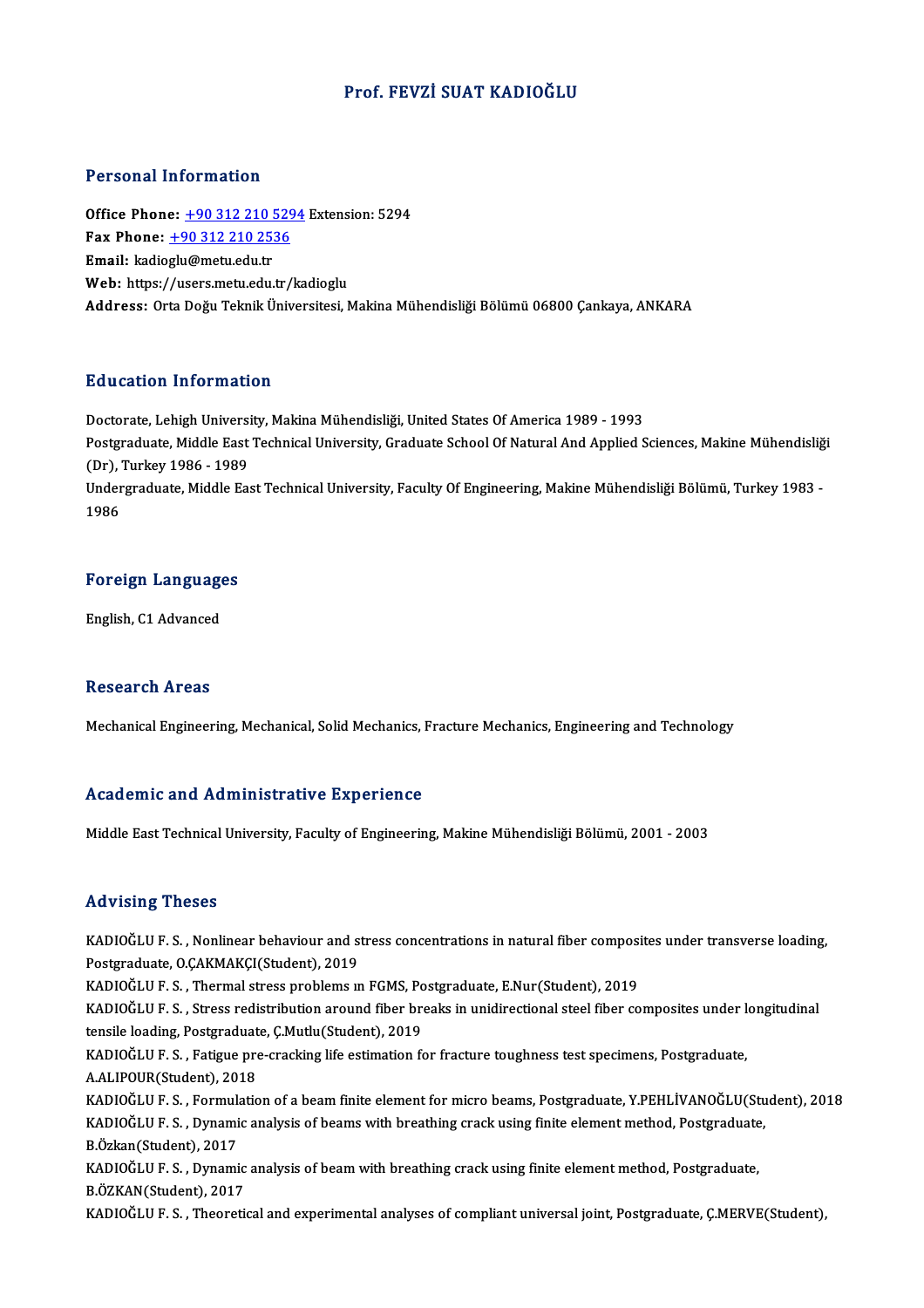2014 2014<br>KADIOĞLU F. S. , Fracture analysis of welded connections, Postgraduate, A.YETGİN(Student), 2013<br>KADIOĞLU F. S., Thormal stress problem for an formatrin senteining periodis sraska Pestgraduate KADIOĞLU F. S. , Thermal stress problem for an fgm strip containing periodic cracks, Postgraduate, A.KÖSE(Student),<br>2013 KADI<mark>(</mark><br>KADI(<br>2013 KADIOĞLU F. S. , Thermal stress problem for an fgm strip containing periodic cracks, Postgraduate, A.KÖSE(:<br>2013<br>KADIOĞLU F. S. , Periodic crack problem for an FGM coated half plane, Postgraduate, İ.İNCE(Student), 2012<br>KAD 2013<br>KADIOĞLU F. S. , Periodic crack problem for an FGM coated half plane, Postgraduate, İ.İNCE(Student), 2012<br>KADIOĞLU F. S. , Vibration analysis of cracked beams on elastic foundation using Timoshenko beam theory,<br>Postsr KADIOĞLU F. S. , Periodic crack problen<br>KADIOĞLU F. S. , Vibration analysis of c<br>Postgraduate, A.ÇAĞRI(Student), 2011<br>KADIOĞLU F. S., Shock failure analysis KADIOĞLU F. S. , Vibration analysis of cracked beams on elastic foundation using Timoshenko beam theory,<br>Postgraduate, A.ÇAĞRI(Student), 2011<br>KADIOĞLU F. S. , Shock failure analysis of military equipments by using strain e Postgraduate, A.ÇAĞRI(Student), 2011 KADIOĞLU F. S. , Shock failure analysis of military equipments by using strain energy density, Postgraduate,<br>Ü.MERCİMEK(Student), 2010<br>Kadıoğlu F. S. , Yazıcıoğlu Y., Design and Analysis of a Multi-Axis Thrust Measurement Ü.MERCİMEK(Student), 2010<br>Kadıoğlu F. S. , Yazıcıoğlu Y., De<br>A.AYDOĞMUŞ(Student), 2009<br>KADIOĞLU E. S. Desismender A.AYDOĞMUŞ(Student), 2009<br>KADIOĞLU F. S. , Design and analysis of a linear shape memory alloy actuator, Doctorate, B.SÖYLEMEZ(Student), 2009 A.AYDOĞMUŞ(Student), 2009<br>KADIOĞLU F. S. , Design and analysis of a linear shape memory alloy actuator, Doctorate, B.SÖYLEMEZ(Student), 200<br>KADIOĞLU F. S. , DAĞ S., Computational 3d fracture analysis in axisymmetric media, KADI<mark>(</mark><br>KADI(<br>2008<br>KADI( KADIOĞLU F. S. , DAĞ S., Computational 3d fracture analysis in axisymmetric media, Postgraduate, Ö.ÜN.<br>2008<br>KADIOĞLU F. S. , Residual stress analysis of riveting process using finite element method, Postgraduate,<br>M.MURAT(S 2008<br>KADIOĞLU F. S. , Residual stress analysis of riveting process using finite element method, Postgraduate,<br>M.MURAT(Student), 2007 KADIOĞLU F. S. , Residual stress analysis of riveting process using finite element method, Postgraduate,<br>M.MURAT(Student), 2007<br>KADIOĞLU F. S. , Analytical solution of a crack problem in a radially graded FGM, Postgraduate M.MURAT(Student), 2007<br>KADIOĞLU F. S. , Analytical solution of a crack problem in a radially graded FGM, Postgraduate, S.ÇETİN(Student<br>KADIOĞLU F. S. , Vıbration induced stress and accelerated life analyses of an aerospace KADIOĞLU F. S. , Analytic<br>KADIOĞLU F. S. , Vıbratio<br>S.ÖZSOY(Student), 2006<br>KADIOĞLU F. S., DAĞ S. 1 KADIOĞLU F. S. , Vıbration induced stress and accelerated life analyses of an aerospace structure, Postgraduate,<br>S.ÖZSOY(Student), 2006<br>KADIOĞLU F. S. , DAĞ S., Buckling driven delamination of orthotropic functionally grad S.ÖZSOY(Student), 2006<br>KADIOĞLU F. S. , DAĞ S., B<br>S.YILMAZ(Student), 2006<br>KADIOĞLU F. S., Vihration KADIOĞLU F. S. , DAĞ S., Buckling driven delamination of orthotropic functionally graded materials, Postgraduate,<br>S.YILMAZ(Student), 2006<br>KADIOĞLU F. S. , Vibration fatigue analysis of equipments used in aerospace, Postgra S.YILMAZ(Student), 2006<br>KADIOĞLU F. S. , Vibration fatigue analysis of equipments used in aerospace, Postgraduate, M.AYKAN(Student), 20<br>KADIOĞLU F. S. , Analytical solution of a ring shaped crack problems in a hollow cylin KADIOĞLU F. S. , Vibration fatigue analysis of equi<br>KADIOĞLU F. S. , Analytical solution of a ring shap<br>medium, Postgraduate, Ö.MADEN(Student), 2002<br>KADIOĞLU E. S. A Computational olastis frasture. KADIOĞLU F. S. , Analytical solution of a ring shaped crack problems in a hollow cylinder imbedded in a dissin<br>medium, Postgraduate, Ö.MADEN(Student), 2002<br>KADIOĞLU F. S. , A Computational elastic fracture analysis of cyli medium, Postgraduate, Ö.MADEN(Student), 2002<br>KADIOĞLU F. S. , A Computational elastic fracture analysis of cylindrical and conical structures, Postgraduate,<br>G.ATALAY(Student), 2002 KADIOĞLU F. S. , A Computational elastic fracture analysis of cylindrical and conical structures, Postgraduate,<br>G.ATALAY(Student), 2002<br>KADIOĞLU F. S. , Development of a computer program for the analysis of fatigue crack g G.ATALAY(Student), 2002<br>KADIOĞLU F. S. , Developmer<br>A.MURTAZA(Student), 2002<br>KADIOĞLU F. S. , Transversel KADIOĞLU F. S. , Development of a computer program for the analysis of fatigue crack growth, Postgraduate,<br>A.MURTAZA(Student), 2002<br>KADIOĞLU F. S. , Transversely isotropic layer bonded to a rigid substrate, Postgraduate, M A.MURTAZA(Student), 2002<br>KADIOĞLU F. S. , Transversely isotropic layer bonded to a rigid substrate, Postgraduate, M.AYKUT(Student), 2000<br>KADIOĞLU F. S. , Axisymmetrical crack problem for a fiber imbedded in a matrix, Postg KADIOĞLU F. S. , Axisymmetrical crack problem for a fiber imbedded in a matrix, Postgraduate, E.SABRİ(Student), 1999<br>Articles Published in Journals That Entered SCI, SSCI and AHCI Indexes

- rticles Published in Journals That Entered SCI, SSCI and AHCI Indexes<br>I. Fiber/matrix interface stress analysis of flax-fiber composites under transverse loading considering<br>material poplines ity material nonlinearity<br>Fiber/matrix interface<br>SABUNCUOČU I B. Colm Fiber/matrix interface stress analysis of f<br>material nonlinearity<br>SABUNCUOĞLU B., Cakmakci O., KADIOĞLU F. S.<br>JOUPNAL OE PEINEOPCED BLASTICS AND COM material nonlinearity<br>SABUNCUOĞLU B., Cakmakci O., KADIOĞLU F. S.<br>JOURNAL OF REINFORCED PLASTICS AND COMPOSITES, vol.39, pp.345-360, 2020 (Journal Indexed in SCI) SABUNCUOĞLU B., Cakmakci O., KADIOĞLU F. S.<br>JOURNAL OF REINFORCED PLASTICS AND COMPOSITES, vol.39, pp.345-360, 2020 (Journal Indexed in SCI)<br>II. Stress redistribution around fiber breaks in unidirectional steel fiber compo
- **JOURNAL OF REINFORCED PLAS<br>Stress redistribution around<br>nonlinear material behavior<br>SARUNCUOČLU R. MUTU U.C. KA** Stress redistribution around fiber breaks in unid<br>nonlinear material behavior<br>SABUNCUOĞLU B., MUTLU Ç., KADIOĞLU F. S. , Swolfs Y.<br>COMPOSITE STRUCTURES, vel 229, 2020 (Journal Index nonlinear material behavior<br>SABUNCUOĞLU B., MUTLU Ç., KADIOĞLU F. S. , Swolfs Y.<br>COMPOSITE STRUCTURES, vol.239, 2020 (Journal Indexed in SCI)<br>Vibration Analysis of a Crasked Beam on an Elastis Found SABUNCUOĞLU B., MUTLU Ç., KADIOĞLU F. S. , Swolfs Y.<br>COMPOSITE STRUCTURES, vol.239, 2020 (Journal Indexed in SCI)<br>III. Vibration Analysis of a Cracked Beam on an Elastic Foundation<br>Batihan A. C. , KADIOĞLU F. S.
- COMPOSITE STRUCTURES, vol<br>Vibration Analysis of a Cra<br>Batihan A. C. , KADIOĞLU F. S.<br>INTERNATIONAL JOURNAL OL Vibration Analysis of a Cracked Beam on an Elastic Foundation<br>Batihan A. C. , KADIOĞLU F. S.<br>INTERNATIONAL JOURNAL OF STRUCTURAL STABILITY AND DYNAMICS, vol.16, no.5, 2016 (Journal Indexed in<br>SCD Batih<br>INTE<br>SCI)<br>Staa INTERNATIONAL JOURNAL OF STRUCTURAL<br>SCI)<br>IV. Steel compliant Cardan universal joint<br>Tapik C.M., BABLAKTAS V. TANIK E. Kadia
- SCI)<br>IV. Steel compliant Cardan universal joint<br>Tanik C. M. , PARLAKTAŞ V., TANIK E., Kadioglu S. Steel compliant Cardan universal joint<br>Tanik C. M. , PARLAKTAŞ V., TANIK E., Kadioglu S.<br>MECHANISM AND MACHINE THEORY, vol.92, pp.171-183, 2015 (Journal Indexed in SCI)<br>Shack failure analysis of metallis structures by usin
- V. Shock failure analysis of metallic structures by using strain energy density method Celik M., Mercimek Ü., Kadioplu S. MECHANISM AND MACHINE THI<br><mark>Shock failure analysis of met</mark><br>Çelik M., Mercimek Ü., Kadio<sub>l</sub>lu S.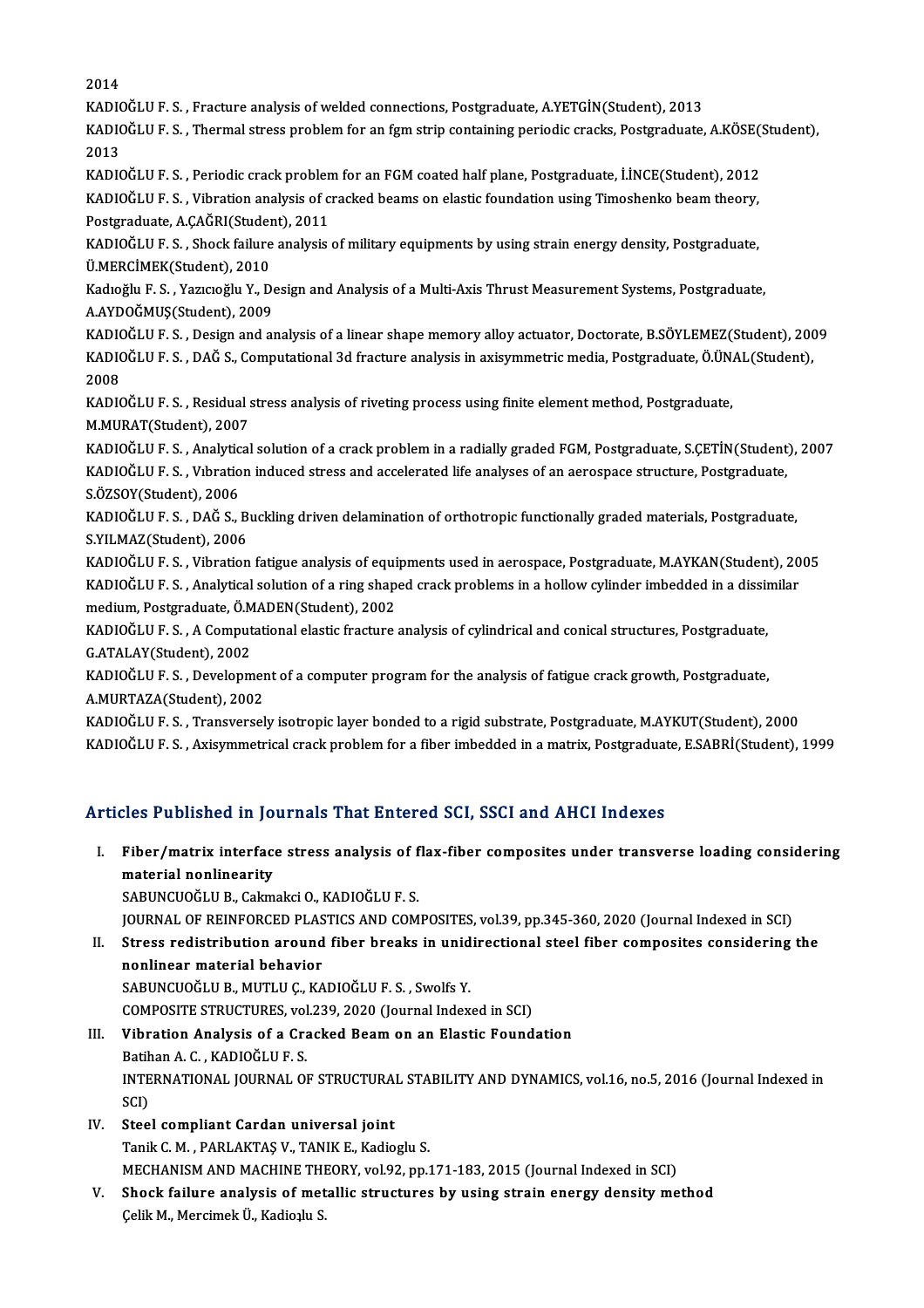Journal of Strain Analysis for Engineering Design, vol.49, no.7, pp.501-509, 2014 (Journal Indexed in SCI)<br>Periodis spask problem for a functionally spaded half plane an analytic solution Journal of Strain Analysis for Engineering Design, vol.49, no.7, pp.501-509, 2014 (Journal In<br>VI. Periodic crack problem for a functionally graded half-plane an analytic solution<br>VILDIPIM R, Kantoči U.E.S Journal of Strain Analysis for Enginee<br>Periodic crack problem for a func<br>YILDIRIM B., Kutlu O., KADIOĞLU F. S.<br>INTERNATIONAL JOURNAL OE SOLID VI. Periodic crack problem for a functionally graded half-plane an analytic solution<br>YILDIRIM B., Kutlu O., KADIOĞLU F. S.<br>INTERNATIONAL JOURNAL OF SOLIDS AND STRUCTURES, vol.48, no.21, pp.3020-3031, 2011 (Journal Indexed YILDIRIM B., Kutlu O., KADIOĞLU F. S. INTERNATIONAL JOURNAL OF SOLIDS AND STRUCTURES, vol.48,<br>SCI)<br>VII. Precise position control using shape memory alloy wires<br>Denmer B. Orkan B. KADIOČLU E.S. SCI)<br>Precise position control using sh<br>Donmez B., Ozkan B., KADIOĞLU F. S.<br>TURKISH JOURNAL OF ELECTRICAL I TURKISH JOURNAL OF ELECTRICAL ENGINEERING AND COMPUTER SCIENCES, vol.18, no.5, pp.899-912, 2010<br>(Journal Indexed in SCI) Donmez B., Ozkan B., KADIOĞLU F. S. TURKISH JOURNAL OF ELECTRICAL ENGINEERING AND COMPUTER SCIENCES, ve<br>(Journal Indexed in SCI)<br>VIII. An accelerated life test approach for aerospace structural components<br> $\delta$ geov S. Celik M. KADIOČLU E. S. (Journal Indexed in SCI)<br>An accelerated life test appro<br>Özsoy S., Çelik M., KADIOĞLU F. S.<br>Engineering Feilure Analysis vel An accelerated life test approach for aerospace structural components<br>Özsoy S., Çelik M., KADIOĞLU F. S.<br>Engineering Failure Analysis, vol.15, no.7, pp.946-957, 2008 (Journal Indexed in SCI)<br>Delemination of compressively s Özsoy S., Çelik M., KADIOĞLU F. S.<br>Engineering Failure Analysis, vol.15, no.7, pp.946-957, 2008 (Journal Indexed in SCI)<br>IX. Delamination of compressively stressed orthotopic functionally graded material coatings under Engineering Failur<br>Delamination of<br>thermal loading<br>YU DIPIM P. Vilmo Delamination of compressively<br>thermal loading<br>YILDIRIM B., Yilmaz S., Kadioğlu S.<br>Journal of Annlied Mechanics Troy thermal loading<br>YILDIRIM B., Yilmaz S., Kadioğlu S.<br>Journal of Applied Mechanics, Transactions ASME, vol.75, no.5, pp.511061-5110610, 2008 (Journal Indexed in SCI) YILDIRIM B., Yilmaz S., Kadioğlu S.<br>Journal of Applied Mechanics, Transactions ASME, vol.75, no.5, pp.511061-5110610, 2<br>X. Circumferentially cracked hollow cylinder under thermal shock - Revisited<br>KADIOČULE S. Journal of Appli<br><mark>Circumferenti</mark><br>KADIOĞLU F. S.<br>JOUPNAL OF TE Circumferentially cracked hollow cylinder under thermal shock - Revisited<br>KADIOĞLU F. S.<br>JOURNAL OF THERMAL STRESSES, vol.31, no.11, pp.1056-1078, 2008 (Journal Indexed in SCI)<br>Circumferentially specked bimeterial hollow s KADIOĞLU F. S.<br>JOURNAL OF THERMAL STRESSES, vol.31, no.11, pp.1056-1078, 2008 (Journal Indexed in SCI)<br>XI. Circumferentially cracked bimaterial hollow cylinder under mechanical and transient thermal<br>looding **JOURNAL<br>Circumf<br>loading<br>KADIOČI** Circumferenti<br>loading<br>KADIOĞLU F. S.<br>Journal of Ther loading<br>KADIOĞLU F. S.<br>Journal of Thermal Stresses, vol.29, no.12, pp.1073-1106, 2006 (Journal Indexed in SCI)<br>Edge erasks in a transversely isotronis hellow sylinder KADIOĞLU F. S.<br>Journal of Thermal Stresses, vol.29, no.12, pp.1073-1106, 2006<br>XII. Edge cracks in a transversely isotropic hollow cylinder<br>KADIOĞLU F. S. Journal of Theri<br><mark>Edge cracks ir</mark><br>KADIOĞLU F. S.<br>Engineering Ers Edge cracks in a transversely isotropic hollow cylinder<br>KADIOĞLU F. S.<br>Engineering Fracture Mechanics, vol.72, no.14, pp.2159-2173, 2005 (Journal Indexed in SCI)<br>Avisummetris svask problem for a bollow sylinder imbodded in XIII. Axisymmetric crack problem for a hollow cylinder imbedded in a dissimilar medium<br>KADIOĞLU F. S. Engineering Fra<br><mark>Axisymmetric</mark><br>KADIOĞLU F. S.<br>International Io Axisymmetric crack problem for a hollow cylinder imbedded in a dissimilar medium<br>KADIOĞLU F. S.<br>International Journal of Engineering Science, vol.43, pp.617-638, 2005 (Journal Indexed in SCI)<br>Avisummetris spask terminating XIV. Axisymmetric crack terminating at the interface of transversely isotropic dissimilar media International Jo<br><mark>Axisymmetric</mark><br>KADIOĞLU F. S.<br>International Io Axisymmetric crack terminating at the interface of transversely isotropic diss:<br>KADIOĞLU F. S.<br>International Journal of Fracture, vol.116, no.1, pp.51-79, 2002 (Journal Indexed in SCI)<br>Cineumforential speek problem for an KADIOĞLU F. S.<br>International Journal of Fracture, vol.116, no.1, pp.51-79, 2002 (Journal Indexed in S<br>XV. Circumferential crack problem for an fgm cylinder under thermal stresses<br>DAČ S. Kodiožlu S. Vobei O. S. International Journal of Fract<mark>i</mark><br>Circumferential crack prob<br>DAĞ S., Kadioğlu S., Yahşi O. S.<br>Journal of Thormal Strosses Circumferential crack problem for an fgm cylinder under thermal stresses<br>DAĞ S., Kadioğlu S., Yahşi O. S.<br>Journal of Thermal Stresses, vol.22, no.7, pp.659-687, 1999 (Journal Indexed in SCI)<br>Crack problem for a functionall DAĞ S., Kadioğlu S., Yahşi O. S.<br>Journal of Thermal Stresses, vol.22, no.7, pp.659-687, 1999 (Journal Indexed in S<br>XVI. Crack problem for a functionally graded layer on an elastic foundation<br>Kadioğlu S., DAĞ S., Yahşi S. Journal of Thermal Stresses<br><mark>Crack problem for a fun</mark><br>Kadioğlu S., DAĞ S., Yahşi S.<br>International Journal of Fra Crack problem for a functionally graded layer on an elastic foundation<br>Kadioğlu S., DAĞ S., Yahşi S.<br>International Journal of Fracture, vol.94, no.1, pp.63-77, 1998 (Journal Indexed in SCI)<br>Indentation of a santilever beam XVII. Indentation of a cantilever beam or plate<br>Kadioğlu S., Yahşi O. International Journa<br>I<mark>ndentation of a c</mark><br>Kadioğlu S., Yahşi O.<br>International Iourna Indentation of a cantilever beam or plate<br>Kadioğlu S., Yahşi O.<br>International Journal of Fracture, vol.74, no.2, pp.99-130, 1995 (Journal Indexed in SCI)<br>The free and interface sreek problem for bonded erthetrenis layers Kadioğlu S., Yahşi O.<br>International Journal of Fracture, vol.74, no.2, pp.99-130, 1995 (Journal Index<br>XVIII. The free-end interface crack problem for bonded orthotropic layers<br>Kadiogly S. Erdogan F International Journal of<br>The free-end interface<br>Kadioglu S., Erdogan F.<br>International Journal of The free-end interface crack problem for bonded orthotropic layers<br>Kadioglu S., Erdogan F.<br>International Journal of Engineering Science, vol.33, no.8, pp.1105-1120, 1995 (Journal Indexed in SCI)<br>T. shaned speek problem for Kadioglu S., Erdogan F.<br>International Journal of Engineering Science, vol.33, no.8, pp.11<br>XIX. T-shaped crack problem for bonded orthotropic layers<br>Erdogan F., Kadioglu S. International Journal of<br>T-shaped crack prob<br>Erdogan F., Kadioglu S.<br>International Iournal of International Journal of Fracture, vol.67, no.4, pp.273-300, 1994 (Journal Indexed in SCI)

# Articles Published in Other Journals